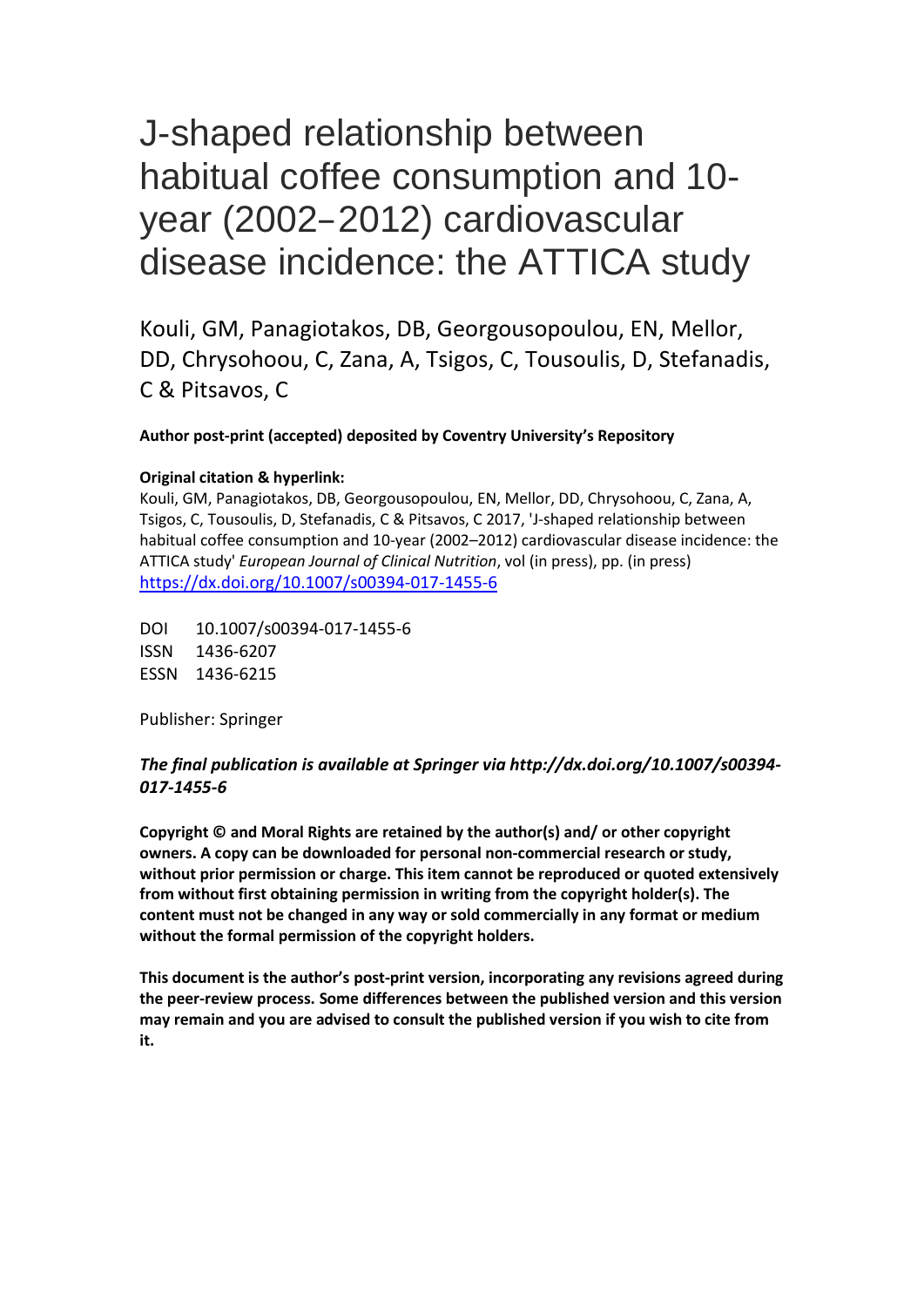since several compounds found in coffee (polyphenols i.e. chlorogenic acid; volatile aroma compounds e.t.c.) contribute to its antioxidant capacity; moreover, several studies have revealed a beneficial, acute effect of coffee consumption on endothelial function [9, 10]. As a result, coffee drinking increases plasma antioxidants that can antagonize the oxidative stress and inflammation process, which both underlie atherogenesis and increase aortic stiffness.

Despite the increasing understanding of the emerging role of chronic inflammation in CVD has stimulated research into the potential protective effect of coffee consumption, a major source of dietary antioxidants, the evaluation of inflammatory and oxidative stress indices on coffee-CVD relationship in the long-term has rarely been studied. Furthermore, very few studies have tested the aforementioned association at high CVD risk people, e.g., hypertensive, diabetic [3, 11]. Therefore, the aim of the current work was to prospectively examine the associations of coffee consumption and the 10-year CVD incidence in the participants of the ATTICA study, and examine whether this is modified by chronic inflammation and oxidative stress status. Secondly, we wished to assess whether this association was affected by the presence of MetS among apparently healthy adults. By answering the tested hypotheses new insights in the coffee consumption - CVD risk associations will be revealed.

## **2. Materials and Methods**

### *2.1 Sampling procedure at baseline examination*

The ATTICA Study is a prospective population-based study that was carried out in the greater metropolitan area of Athens in Greece, which included 78% urban and 22% rural population. The baseline examination of the study was carried out during 2001-2002 [12]. The sampling procedure anticipated enrolling only one participant per household; it was random, multistage and based on the age, sex distribution of the Attica region (census of 2001). Of the 4056 invited individuals at baselineexamination, 3042 agreed to participate (75% participation rate); 1514 of the participants were men (18-87 years) and 1528 were women (18-89 years). All participants were interviewed by trained personnel (cardiologists, general practitioners, dieticians and nurses) who used a standard questionnaire. Exclusion of CVD at baseline evaluation was performed through a detailed clinical evaluation by the physicians of the study. The examination was performed in the individuals' homes or workplaces.

## *2.2 Baseline measurements*

The baseline evaluation included information about demographic characteristics (age, sex), personal history of hypertension, hypercholesterolemia and diabetes, dietary and other lifestyle habits (i.e., smoking status, physical activity, education). In the present analysis, smoking was defined through years of smoking while education was measured in years of school. The evaluation of the dietary habits was based on a validated semi-quantitative food-frequency questionnaire [13], the EPIC-Greek questionnaire that was kindly provided by the Unit of Nutrition of Athens Medical School. On the basis of the FFQ, all participants were asked about their usual frequency (average) of daily coffee consumption.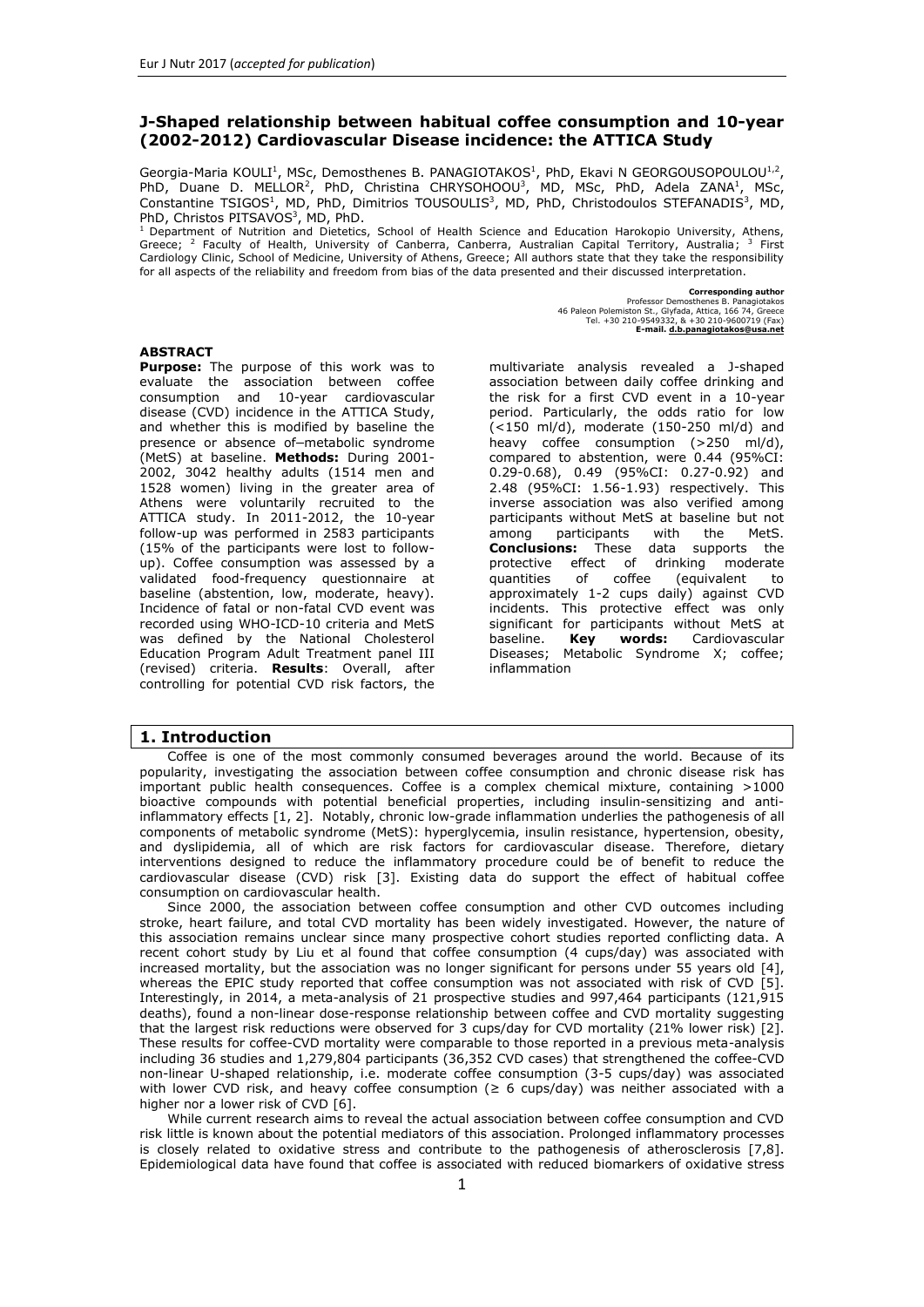| <b>Table 1</b> Demographic and clinical characteristics of the $n = 2020$ participants by daily coffee consumption.       |                                 |                            |                            |                            |                |  |
|---------------------------------------------------------------------------------------------------------------------------|---------------------------------|----------------------------|----------------------------|----------------------------|----------------|--|
|                                                                                                                           | Daily coffee consumption (ml/d) |                            |                            |                            | $\mathbf{P}^1$ |  |
|                                                                                                                           | <b>Never</b>                    | Low                        | <b>Moderate</b>            | High                       |                |  |
|                                                                                                                           | 0                               | $0 - 150$                  | 150-250                    | >250                       |                |  |
|                                                                                                                           | $(n=342)$                       | (n=1126)                   | $(n=338)$                  | $(n=214)$                  |                |  |
| 10-year incidence of CVD, %                                                                                               | 19                              | 16                         | 7                          | 25                         | < 0.001        |  |
| Demographic, lifestyle and clinical characteristics                                                                       |                                 |                            |                            |                            |                |  |
| Age (years)                                                                                                               | $50 \pm 14$                     | $46 \pm 13$                | $36 \pm 12$                | $50 \pm 13$                | < 0.001        |  |
| Gender, % male                                                                                                            | 26                              | 45                         | 66                         | 77                         | < 0.001        |  |
| Smoking (years)                                                                                                           | $20 \pm 11$                     | $20 \pm 12$                | $16 \pm 10$                | $23 \pm 11$                | < 0.001        |  |
| Physical activity, %                                                                                                      | 36                              | 40                         | 41                         | 39                         | 0.38           |  |
| Waist to hip ratio                                                                                                        | $\overline{0.83} \pm 0.09$      | $\overline{0.86} \pm 0.11$ | $\overline{0.86 \pm 0.10}$ | $\overline{0.92} \pm 0.12$ | < 0.001        |  |
| Education (years of school)                                                                                               | $12 \pm 3$                      | $12 \pm 4$                 | $13 \pm 3$                 | $12 \pm 4$                 | < 0.001        |  |
| Hypertension, %yes                                                                                                        | 29                              | 31                         | 21                         | 38                         | < 0.001        |  |
| Diabetes Mellitus, %yes                                                                                                   | 7                               | 8                          | 3                          | 10                         | < 0.001        |  |
| Hypercholesterolemia, %yes                                                                                                | 52                              | 37                         | 29                         | 55                         | < 0.001        |  |
| MedDietScore (range 0-55)                                                                                                 | $25 \pm 6$                      | $26 \pm 7$                 | $27 \pm 7$                 | $24 \pm 6$                 | < 0.001        |  |
| Metabolic Syndrome, %yes                                                                                                  | 21                              | 21                         | 14                         | 24                         | < 0.001        |  |
| <b>Oxidative and Inflammatory biomarkers</b>                                                                              |                                 |                            |                            |                            |                |  |
| Oxidised LDL-C (mg/dL)                                                                                                    | $72 \pm 21$                     | $49 \pm 23$                | $63 \pm 30$                | $83 \pm 22$                | < 0.001        |  |
| Interleukin-6 (ng/mL)                                                                                                     | $1.5 \pm 0.7$                   | $1.5 \pm 0.5$              | $1.4 \pm 0.3$              | $1.5 \pm 0.8$              | < 0.001        |  |
| C-reactive protein (mg/L)                                                                                                 | $2.1 \pm 2.5$                   | $2 \pm 2.5$                | $1.8 \pm 2.3$              | $1.8 \pm 2.1$              | 0.15           |  |
| Homocysteine (µmol/L)                                                                                                     | $11 \pm 4$                      | $12 \pm 6$                 | $12 \pm 7$                 | $13 \pm 5$                 | 0.03           |  |
| Fibrinogen (mg/dL)                                                                                                        | $331 \pm 78$                    | $314 \pm 69$               | $288 \pm 61$               | $319 \pm 67$               | < 0.001        |  |
| $1p$ values for the comparisons between coffee drinking categories derived using the t test, while for the comparisons of |                                 |                            |                            |                            |                |  |

categorical variables using the chi square test.

The MedDietScore was also applied (range 0-55) to evaluate adherence to the Mediterranean diet [14]. For the ascertainment of physical activity status the International Physical Activity Questionnaire was used (IPAQ) [15], as an index of weekly energy expenditure using frequency (times per week), duration (in minutes per time) and intensity of sports or other habits related to physical activity (in expended calories per time). Participants who did not report any physical activities were defined as physically inactive. Waist circumference was measured in the middle between the lowest rib and the iliac crest using an inelastic measuring tape to the nearest 0.5 cm, while waist to hip ratio was also calculated. Arterial blood pressure (mean of 3 recordings) was measured at the end of the baseline physical examination in a sitting position after resting for at least 30 minutes. Participants whose average blood pressure levels were greater or equal to 140/90 mmHg or were under antihypertensive medication were classified as having hypertension. Blood samples were collected from the antecubital vein between 8 to 10 am, in a sitting position after 12 hours of fasting and alcohol abstinence. Blood lipids (total cholesterol, HDL-cholesterol) and triglycerides were measured using chromatographic enzymic method in a Technicon automatic analyser RA-1000 (Dade Behring, Marburg, Germany). Hypercholesterolemia was defined as total cholesterol levels greater than 200 mg/dl or the use of lipids lowering agents. Blood glucose levels (mg/dl) were measured with a Beckman Glucose Analyzer (Beckman Instruments, Fullerton, CA, USA). Diabetes mellitus (type 2) was defined according to the American Diabetes Association diagnostic criteria (i.e., blood glucose levels greater than 125 mg/dl classified participants as having diabetes) [16]. Participants were classified as having the MetS or not, according to the NCEP ATP III (revised 2005) definition. MetS presence was defined if three or more of the following metabolic syndrome components were present: waist circumference  $\geq 102$  cm for males or  $\geq 88$  cm for females; triglyceride level  $\geq 150$  mg/dl; HDL cholesterol level <40 mg/dL for males or <50 mg/dL for females; blood pressure  $\geq$ 130/85 mmHg; fasting blood glucose  $\geq 100$  mg/dL [17].

High sensitivity C-reactive protein was assayed by particle-enhanced immunonephelometry (N Latex, Dade-Behring Marburg GmbH, Marburg, Germany). Participants with chronic inflammation or CRP levels above 10 mg/L were not included in the analyses. Furthermore, inflammatory markers, such as homocysteine, fibrinogen, Interleukin-6 (IL-6)), and oxidative stress markers (plasma oxidized LDL-cholesterol (ox-LDL)), were also measured.

## *2.3 Coffee consumption*

All participants were asked about average coffee drinking habits during the preceding year. Consumption of all reported types of coffee (i.e., instant coffee, brewed coffee, Greek-type coffee, cappuccino or filtered coffee) were recorded in cups of coffee per day (1 cup = 150 ml) and then recalculated (in ml), after adjustment for 28% caffeine containment [18] for analytical reasons. Thus, after this re-calculation, 1 "adjusted" cup of coffee (i.e., 150 ml) could be equivalent to 450 ml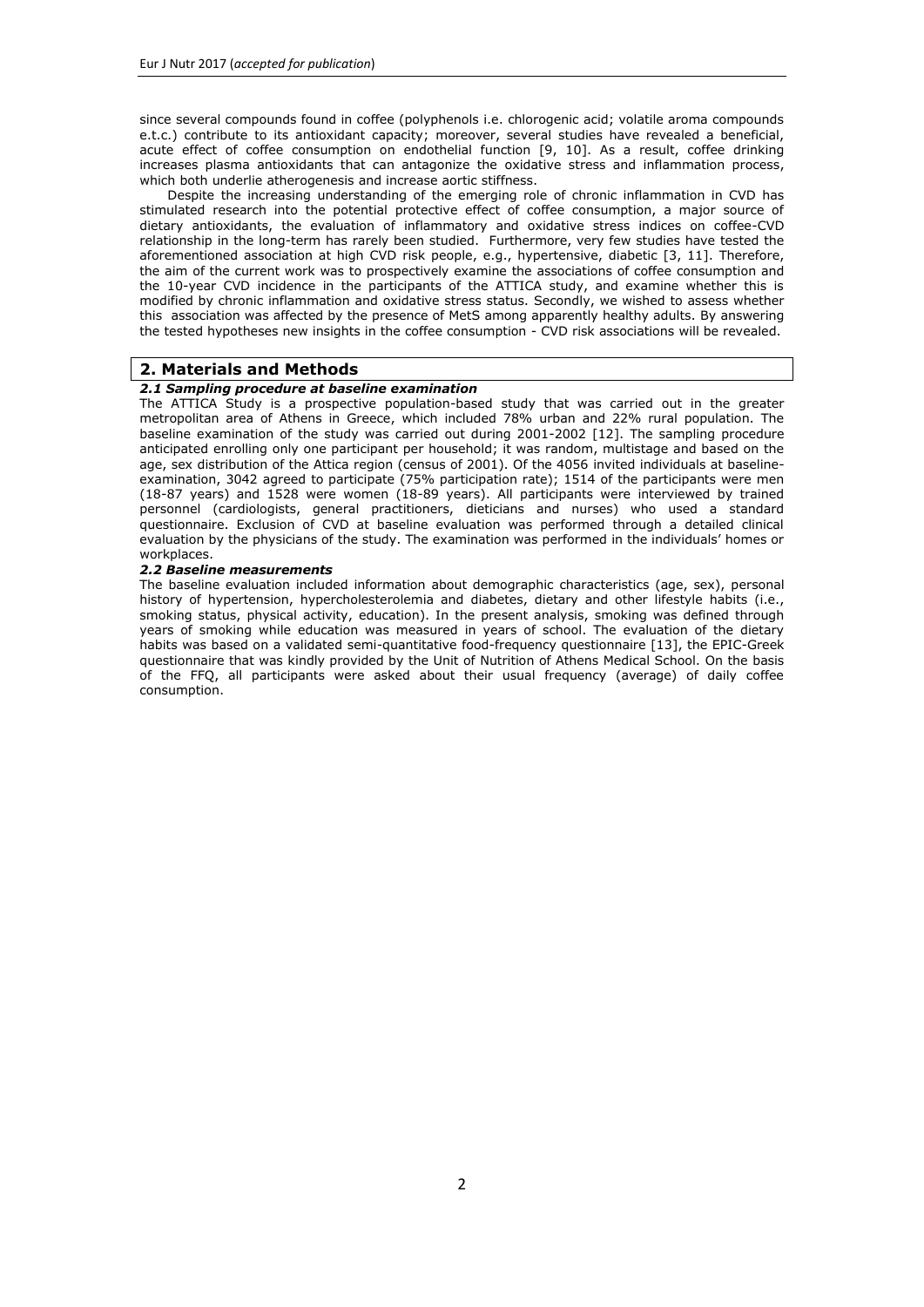brewed coffee or 300 ml instant coffee. According to the observed distribution of coffee drinking pattern, four coffee consumption categories were created: abstention, low (0-150 ml/day), moderate (150-250 ml/day) and high (>250 ml/day). Information of decaffeinated coffee drinking was also recorded, but not used in the analysis because of the very small number of participants reported drinking this type of coffee (n=47).

## *2.4 Follow-up examination (2011-2012)*

During 2011-12, the ATTICA Study's investigators performed the 10-year follow-up (mean follow-up time 8.41 y) [19]. Of the *n*=3042 initially enrolled participants, *n*=2583 were found during the follow-up (85% participation rate). Mean age at baseline (±SD) was 45±14 and 46±14 years for women and men respectively (no difference with the overall sample). Of the individuals that were lost to follow-up (i.e., *n*=459), *n*=224 were not found because of missing or wrong addresses and telephone numbers that they have provided at baseline examination and *n*=235 because they denied being re-examined. Regarding CVD evaluation at follow-up clinically accurate data were obtained from *n*=2020 participants. In order to participate in the follow-up all participants were initially contacted through telephone calls. Afterwards, the investigators approached the *n*=2583 participants that were allocated in the follow-up and performed a detailed evaluation of their medical records. In particular, from June 2011 to June 2012 information about participants': (a) vital status (death from any cause or due to CVD), (b) development of CHD (i.e., myocardial infarction, angina pectoris, other identified forms of ischemia -WHO-ICD coding 410-414.9, 427.2, 427.6-, heart failure of different types, and chronic arrhythmias -WHO-ICD coding 400.0-404.9, 427.0 -427.5, 427.9-), (c) development of stroke (WHO-ICD coding 430-438). The *working* sample size was adequate to achieve 92% statistical power to evaluate relative risk of 0.70 between the null and the alternative two-sided hypothesis, when the exposure variable (i.e., coffee drinking category) was increased by 1-unit and with a significance level (alpha) of 0.05

### *2.5 Bioethics*

The study was approved by the Bioethics Committee of Athens Medical School and was carried out in accordance to the Declaration of Helsinki (1989) of the World Medical Association. Prior to the collection of any information, participants were informed about the aims and procedures of the study and provided their written signed consent.

#### *2.6 Statistical analysis*

Crude, non-fatal and fatal incidence rates of combined CVD (i.e., CHD or stroke) were calculated as the ratio of new cases to the number of people participated in the follow-up. Incidence by coffee drinking status was calculated as the ratio of new cases in each coffee category to the number of participants in the same category. The continuous variables were tested for normality through P-P plots and presented as mean values  $\pm$  standard deviation or as median (1st, 3<sup>rd</sup> quartile) if not normally distributed while categorical variables were presented as relative frequencies. Associations between categorical variables were tested using the chi-square test, while between continuous variables using Pearson *r* or Spearman's *rho* coefficients, for the normally and skewed variables respectively. Comparisons of mean values of normally distributed variables by coffee drinking status were performed using analysis of variance (ANOVA) and post-hoc analyses using Bonferroni rule were performed to account for the inflation of the probability of type-I error. Comparisons between mean values of normally distributed variables between those who developed an event and the rest of the participants were performed using Student's t-test, after controlling for equality of variances using the Levene's test. Comparisons of continuous variables that did not follow the normal distribution were performed using the non-parametric U-test proposed by Mann and Whitney and the Kruskal-Wallis Htest. The hazard ratios (HR) and the corresponding 95% confidence intervals (CI) of developing a CVD event during the 10-year period, according to the participants' baseline characteristics were estimated using Cox proportional hazards models. The time to CVD event was recorded on annual basis. Furthermore, non-linear trend analysis was applied in order to evaluate curve fitting on the effect size measures (hazard ratios) between coffee drinking categories and the outcome. Trend analysis was applied by fitting smoothing lines (linear, quadratic or cubic) on the odds ratios derived by age-sex adjusted analysis, by coffee drinking category (coffee was categorized in 4 categories to perform this analysis, abstention, 0-150 ml, 150-250 ml, >250 ml); the corresponding R-squared values indicated which line best fit the observed data. All reported *p*-values are based on two-sided tests. SPSS version 21 (Statistical Package for Social Sciences, SPSS Inc, Chicago, IL, U.S.A.) software was used for all the statistical calculations.

### **3. Results**

#### *3.1 Ten-year CVD incidence*

The 10-year fatal or non-fatal CVD event rate was 157 cases/ 1000 participants (n=317), 198 being in males (198 cases/ 1000 participants) and 119 being in females (117 cases/ 1000 participants) (p for gender difference <0.001).

**Table 2.** Results from the multi-adjusted Cox proportional hazards models that were developed to evaluate the 10 year risk of having a cardiovascular event (outcome) according to the daily coffee consumption among ATTICA study participants (n=2020).

| All participants | Hazard Ratios (HR), 95% Confidence Intervals |         |         |  |
|------------------|----------------------------------------------|---------|---------|--|
|                  | Model 1                                      | Model 2 | Model 3 |  |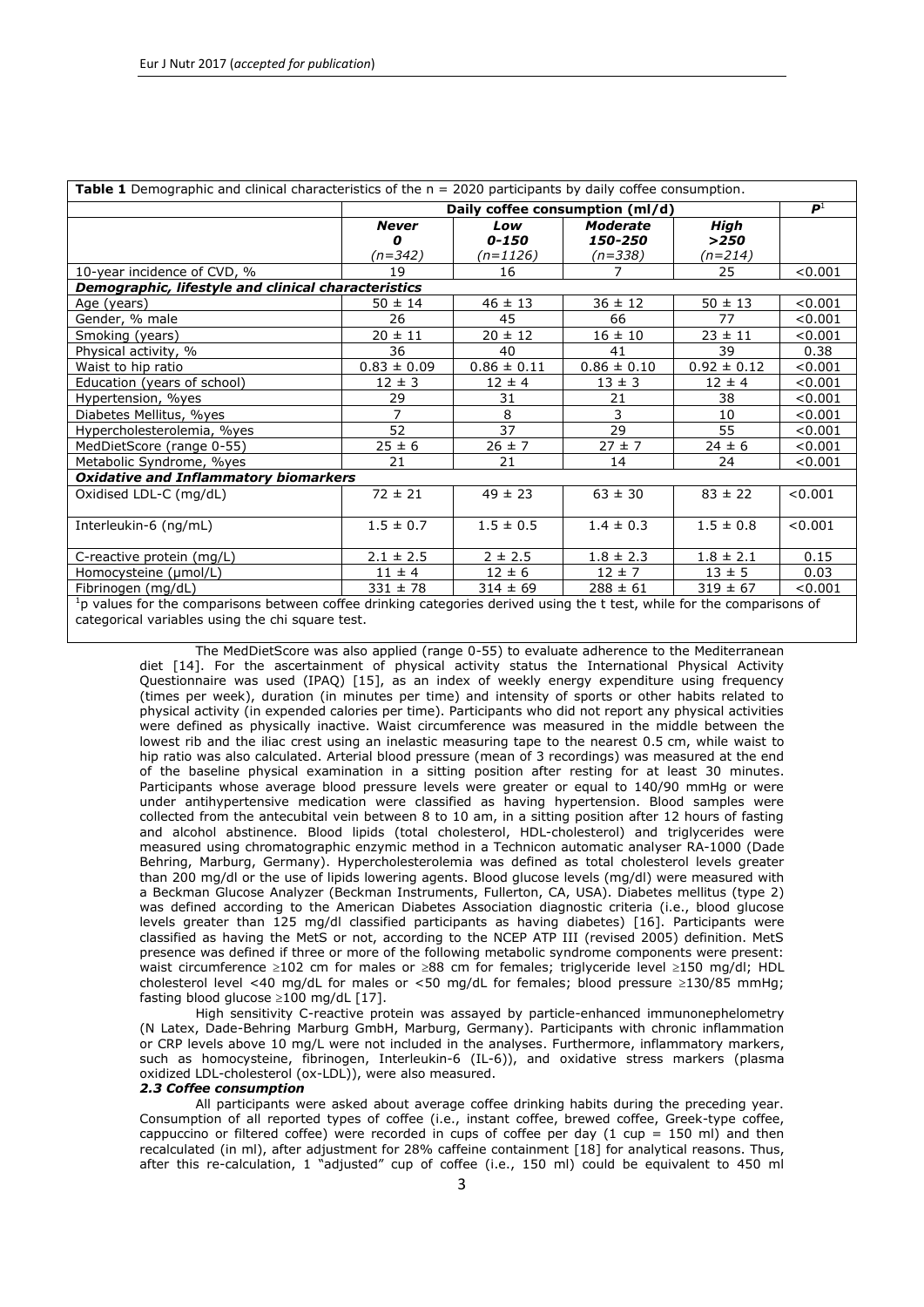| Age (per 1 year)                        | $1.01(1.08-1.10)$      | $1.07(1.05-1.10)$      | $1.06(1.04-1.09)$      |
|-----------------------------------------|------------------------|------------------------|------------------------|
| Men vs. Women                           | $2.13(1.59-2.86)$      | $2.01(1.19-3.40)$      | $1.99(1.16-3.42)$      |
| Coffee drinking                         |                        |                        |                        |
| Low coffee drinkers vs. abstainers      | $0.47(0.32-0.71)^2$    | $0.47(0.31-0.72)^2$    | $0.44(0.29-0.68)^2$    |
| Moderate coffee drinkers vs. abstainers | $0.58(0.31-1.04)^2$    | $0.53(0.29-0.97)^2$    | $0.49(0.27-0.92)^2$    |
| High coffee drinkers vs. abstainers     | $2.81 (1.84 - 4.23)^2$ | 2.62 $(1.67 - 4.09)^2$ | 2.48 $(1.56 - 1.93)^2$ |
| Smokers vs. non smokers                 |                        | $1.00(0.98-1.02)$      | $1.00(0.98-1.02)$      |
| Physically activity vs. inactive        |                        | $0.68(0.45-1.02)$      | $0.68(0.45-1.04)$      |
| Waist to hip ratio                      |                        | $8.7(0.95-80)$         | 3.86 (0.38-39)         |
| Education (years of school)             |                        | $0.97(0.92 - 1.02)$    | $0.98(0.92 - 1.03)$    |
| MedDietScore (range 0-55)               |                        | $0.96(0.93-1.001)$     | $0.96(0.93-0.99)$      |
| Hypertension $(y/n)$                    |                        |                        | $1.13(0.74-1.70)$      |
| Diabetes Mellitus (y/n)                 |                        |                        | $2.4(1.33 - 4.40)$     |
| Hypercholesterolemia (y/n)              |                        |                        | $1.42(0.95-2.13)$      |

## *3.2 Participants' baseline characteristics by coffee drinking status*

Baseline characteristics of the studied sample, by adjusted coffee drinking status (0, <150ml/d, 150-250ml/d, >250 ml/d), are presented in *Table 1*. As it can be seen, compared to abstainers, the group of participants, who were drinking daily lower amounts of coffee up to 1 adjusted cup (<150 ml/d), included younger men, with increased waist to hip ratio, with increased arterial blood pressure and glucose, and decreased levels of blood lipids, who adhered closer to the Mediterranean diet, (all p-values <0.001). Similarly, subjects drinking 1 to 2 adjusted cups of coffee (150-250 ml/d), compared to coffee non-drinkers, were more likely to be younger male participants, lighter smokers, more strongly adhering to the Mediterranean diet (i.e. higher MedDietScore, mean score of 27/55), but also less likely to have a history of hypertension, diabetes, hypercholesterolemia and therefore MetS. Finally, those reporting drinking over 2 adjusted cups of coffee daily (>250 ml/d) when compared to abstainers were the most likely to be male, heavier smokers, obese, lower adherers to the Mediterranean diet, with increased susceptibility to hypertension, diabetes mellitus, hypercholesterolemia and MetS. No significant differences were observed out as regards physical activity levels (*p*=0.38).

Mean circulating concentrations of participants' inflammation state characteristics, by coffee consumption categories, are also shown in *Table 1*. Overall, participants who consumed low and moderate amounts of coffee daily (barely 1-2 cups of coffee) had on average lower ox-LDL, lower fibrinogen but higher homocysteine concentrations, compared to coffee abstainers. Similar results were extracted for fibrinogen and homocysteine levels for heavy coffee drinkers, consuming over 2 cups of coffee daily, but not for ox-LDL levels which were increased. As for the rest of the inflammatory biomarkers, IL-6 was comparable among the 4 groups, while CRP levels did not differ significantly by coffee drinking status ( $p=0.15$ ).

# *3.3 10-year CVD incidence and coffee drinking*

The 10-year incidence of CVD (*Table 1)* was n=60 (19%) among coffee abstainers, n=175 (16%) among participants who consumed lower amounts of coffee,  $n=23$  (7%) among moderate drinkers and  $n=54$  (25%) among heavy coffee drinkers ( $p<0.001$ ). Based on these rates a trend analysis was applied; a J-shape association was revealed (p *for parabolic trend* = 0.05).

| <b>Table 3.</b> Results from the additive Cox proportional hazards models that were developed to<br>evaluate the mediating role of oxidative and inflammatory markers on the association between<br>coffee consumption and the risk of 10-year cardiovascular disease events (outcome). |                                                        |                     |                   |  |
|-----------------------------------------------------------------------------------------------------------------------------------------------------------------------------------------------------------------------------------------------------------------------------------------|--------------------------------------------------------|---------------------|-------------------|--|
|                                                                                                                                                                                                                                                                                         | Hazard Ratios $(HR)^2$ , 95% CI for coffee consumption |                     |                   |  |
|                                                                                                                                                                                                                                                                                         | Low vs. Never                                          | Moderate vs. Never  | High vs. Never    |  |
| Full Model <sup>1</sup>                                                                                                                                                                                                                                                                 | $0.44(0.29-0.68)$                                      | $0.49(0.27-0.92)$   | $2.48(1.56-1.93)$ |  |
| Full Model $1+ C$ -reactive protein                                                                                                                                                                                                                                                     | $0.46(0.24-0.89)$                                      | $0.42(0.18-0.98)$   | $1.60(0.74-3.46)$ |  |
| Full Model $1+$ Oxidised LDL-C                                                                                                                                                                                                                                                          | $0.34(0.12-0.95)$                                      | $0.19(0.05 - 0.83)$ | $1.26(0.46-3.46)$ |  |
| Full Model $^1$ + Interleukin-6                                                                                                                                                                                                                                                         | $0.49(0.25-0.95)$                                      | $0.43(0.18-0.99)$   | $1.62(0.76-3.45)$ |  |
| Full Model <sup>1</sup> + Homocysteine                                                                                                                                                                                                                                                  | $0.57(0.24-0.98)$                                      | $0.50(0.18-0.97)$   | 1.76 (0.66-4.72)  |  |
| Full Model $1 +$ Fibrinogen                                                                                                                                                                                                                                                             | $0.42(0.21-0.82)$                                      | $0.32(0.13-0.75)$   | $1.56(0.69-3.51)$ |  |

However, all the afore mentioned comparisons may be prone to bias due to potential factors; therefore multi-adjusted analysis was performed, controlling for various CVD covariates *(see Table 2).* Age-sex adjusted analysis revealed a significant association between coffee drinking and CVD incidence *(Table 2, Model 1)*; and a J-shape trend was evident (p<0.05). When personal and behavioral characteristics were taken into consideration (i.e., waist to hip circumference ratio, ever smoking, physical activity status, education and adherence to the Mediterranean diet), drinking 1-2 cups of coffee/d was inversely associated with CVD incidence compared to abstention, whereas drinking > 2 cups of coffee daily was associated with increased risk of CVD events *(Table 2, Model*  2); still J-shape trend was evident even after adjusting for the aforementioned lifestyle behaviors. The aforementioned findings regarding the J-shaped trend of coffee drinking on CVD risk remained significant even after controlling for the classical CVD risk factors (i.e., hypertension, diabetes, hypercholesterolemia) *(Table 2, Model 3)*. Moreover, and in order to further take into account the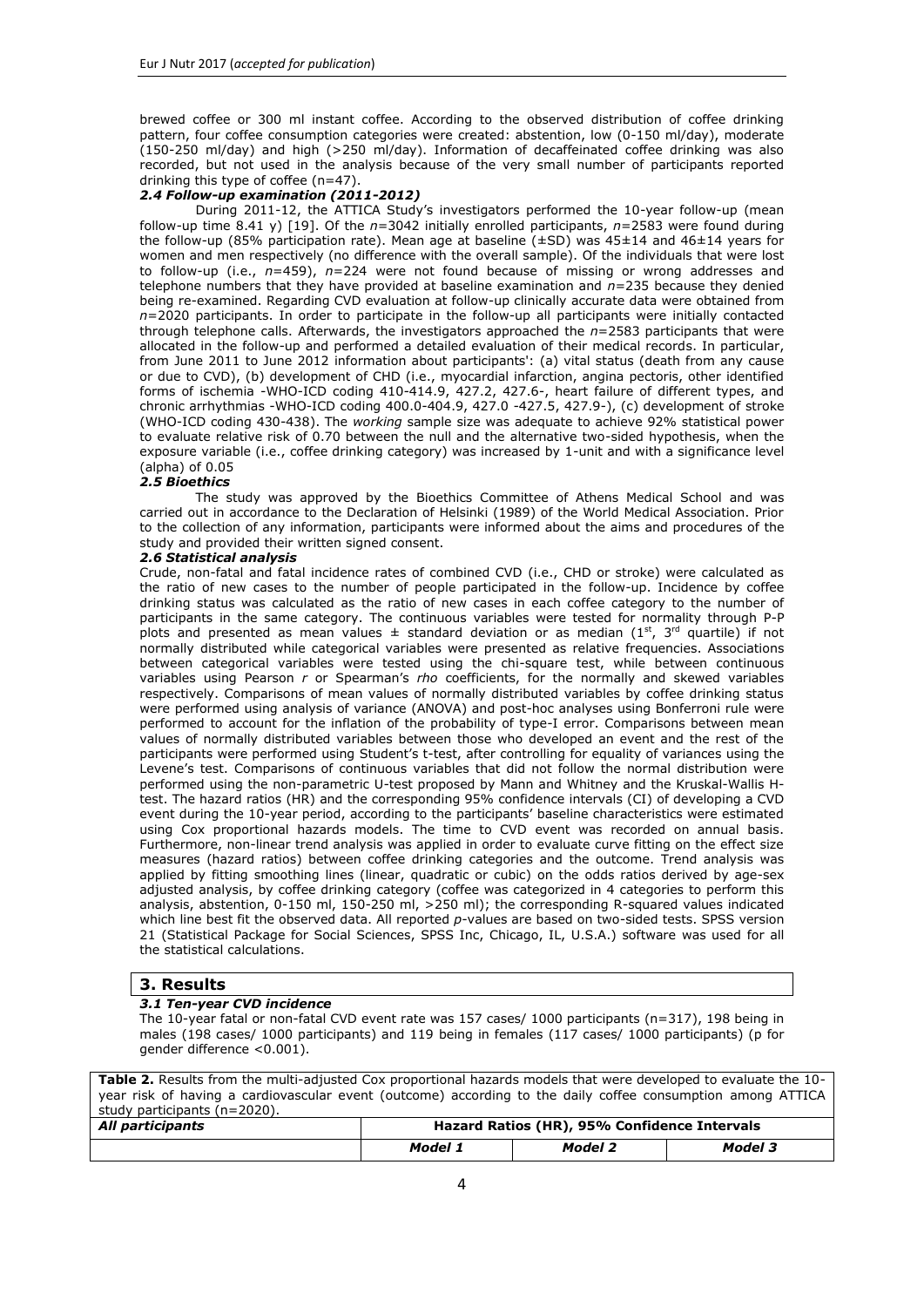role of smoking, a restricted analysis only among never smokers was applied and revealed a similar trend of coffee drinking on CVD risk (HR, 95%CI for abstainers/low/moderate/high coffee drinkers: 1 (*Reference*), 0.46 (0.27, 0.77), 0.49 (0.21, 1.18) and 3.15 (1.86, 5.14), respectively). Coffee intake might also be confounded by specific dietary habits, i.e., intakes of fruits, juices and sugar sweetened beverages; additional analysis based on *Model 3* (Table 2) showed that the J-shaped trend of coffee drinking on CVD risk remained significant even after controlling for the aforementioned covariates (HR, 95%CI for abstainers/low/moderate/high coffee drinkers: 1 (*Reference*), 0.48 (0.32, 0.73), 0.62 (0.34, 1.11) and 2.85 (1.86, 4.38), respectively). Additionally, taking into account that the ATTICA study had previously shown a dose-response relation between coffee consumption and inflammatory markers (C-reactive protein, interleukin-6, oxidative - LDL, homocysteine) [20], the latter biomarkers were entered consecutively and separately in the latest fully adjusted *Model 3*; no alterations as regards the observed J-shaped trend of coffee drinking on CVD risk were found.

Notably, a significant interaction was observed between coffee drinking and presence of MetS on 10-year CVD risk (p *for interaction* = 0.012). This was also supported by the significant association observed between quantity of coffee drinking and prevalence of MetS (*Table 1*). Thus, the analysis was repeated by MetS group at the baseline examination. Based on the additional stratified analysis, it was observed that low and moderate daily coffee consumption compared to coffee abstention remained significantly protective against CVD risk among participants who did not have MetS at baseline (OR for 0-150ml daily vs. abstainers =0.26;95% CI: 0.16, 0.54, HR for 150-250ml daily vs. abstainers =0.18;95% CI: 0.06, 0.52); however coffee consumption was not associated with 10-year CVD risk among participants with MetS.

### **4. Discussion**

The present study demonstrated a J-shaped association between coffee consumption and the 10-year CVD incidence. In particular, low and moderate coffee consumption (150-250 ml coffee/d), was associated with 56% and 51% lower CVD risk respectively, compares to abstention, whereas heavy consumption (>250 ml coffee/d) was associated with a significant 2.5-fold increase in risk, independently of the known potential confounders including lifestyle factors and clinical characteristics. However, in an effort to identify potential mediators of the above mentioned association we failed to identify any of the known inflammatory biomarkers as having such a mediating effect. The protective effect of consuming daily 1-2 cups of coffee daily was significant in the overall sample and among MetS free participants but not in high-CVD risk individuals (i.e MetS subjects), indicating that atherosclerotic mechanisms have already been triggered in earlier stages of their life and have, thus possibly neutralizing the protective effect of coffee on CVD risk [21-23]. In any case, the reported findings offer a considerable message for public health i.e. long-term low and moderate daily coffee drinking may be of benefit on 10-year risk for CVD, whereas heavy consumption is associated with significantly increased risk in healthy adults.

A potential biological mechanism for the inverse association of low and moderate coffee consumption with 10-year CVD incidence may be related, according to recent studies, to the fact that coffee is a source of antioxidants that may influence oxidative stress and endothelium function [3,24]. An imbalance of antioxidant defences and the production of reactive oxygen species can contribute to the pathogenesis and progression of atherosclerosis via various pathways [25, 26]. During inflammation, the produced, by active NADPH oxidase, superoxide  $(O_2)$  leads to other reactive oxygen species. Apart from the respiratory burst, mitochondrial electron transport chain during inflammation produces extra O<sub>2</sub> that generates oxidative stress [27]. Chlorogenic acid (CGA) is the most prevalent polyphenol in coffee and has high bioavailability. Moreover, recent data support that polyphenols offer protection by stimulating endogenous antioxidant defence systems through specific gene response elements that are inducible by oxidative stress [28, 29]. In the context, CGA, the most highly prevalent polyphenol in coffee, may play a key role in acutely raising the plasma antioxidant capacity in healthy adults, thereby lowering the risk of atherosclerosis [30, 31].

The observed J-shaped association between coffee consumption and CVD risk (i.e., low/moderate consumption seems beneficial, whereas increased consumption may be harmful) can also be based on other plausible biological mechanisms. In particular, coffee is a composite brew with several bioactive compounds including caffeine, CGA, diterpene alcohols, minerals such as potassium and magnesium, niacin and lignans [1]. Several studies have concluded that coffee has been inversely associated with diabetes risk and CRP levels [9, 10]. However, caffeine in higher concentrations has been associated with acute increases in blood pressure and adverse effects on arterial stiffness and endothelium dependent vasodilation [6]. Furthermore, long-term heavy coffee consumption has been associated with risk of hypertension and higher homocysteine levels [11]. Thus, it remains to be further studied if the association between coffee and homocysteine levels explains the J-shaped association. It is therefore possible that with low and moderate coffee consumption, beneficial effects may be greater, whereas with heavy coffee consumption, negative effects may counterbalance the positive ones.

To our knowledge, based on a large sample of healthy subjects, this prospective study is one of the few in the literature that suggests a J-shaped association between coffee consumption and the risk of developing CVD [2, 4-6]. Until recently case-control studies have reported a J-shaped relation between coffee consumption and the risk of CVD [10, 32]. In accordance with our findings the Greek CARDIO2000 case-control study examined the association between coffee consumption and the risk of developing acute coronary syndromes based on a large sample of coronary patients and CVD-free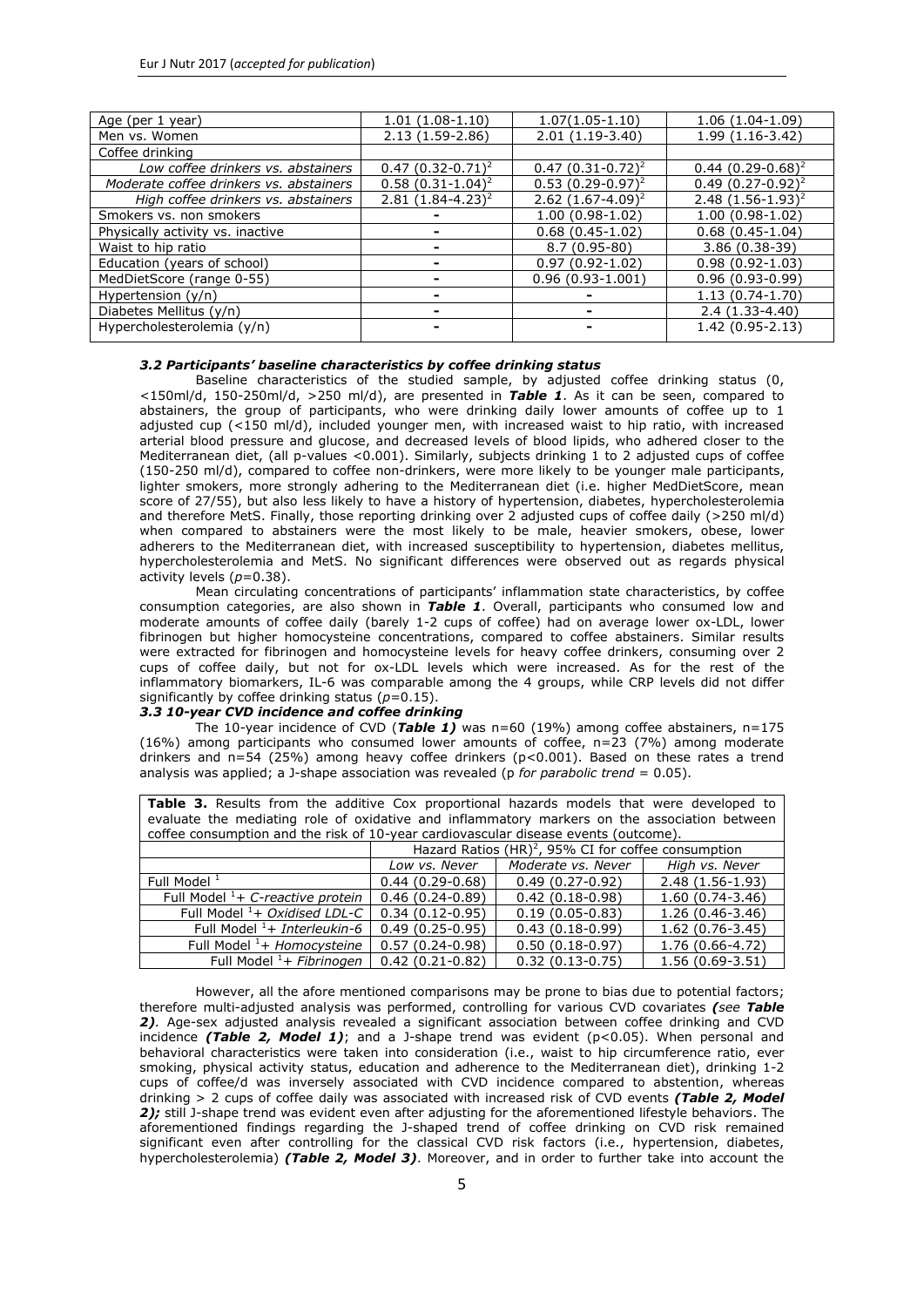controls. After controlling for the presence of known CVD confounders, the analysis raised a J-shaped association between the quantity of coffee consumed per day and the risk of developing acute coronary syndromes. Moderate coffee consumption (<300 ml coffee/d), was associated with a lower coronary risk, whereas heavy or very heavy consumption (>300 ml/d) was associated with a significant increase in risk [32]. This result may explain partially the contradictory results reports by earlier studies.

Although many studies in the past have attempted to assess the role of coffee consumption on CVD incidence, the findings remain inconsistent mainly as a result of the different study designs. With the exception of few studies, a recent meta-analysis of prospective cohort studies has concluded that moderate coffee (3-5 cups/d) consumption was inversely significantly associated with CVD risk, while heavy consumption was not, demonstrating a non-linear U-shaped association [6]. However, residual confounding by smoking may have biased the association for heavy coffee drinkers (higher prevalence of cigarette smoking) upward. The U- or J-shaped association could be attributed to the coffee's preparation: at higher intakes of coffee prepared, the intake of atherogenic coffee lipids may outweigh the potentially beneficial micronutrient compounds of coffee. Cohort studies generally showed a null association. Differences among studies in sample sizes, the characteristics of the study populations, the assessment methods for coffee consumption, and the statistical adjustments may have contributed to divergent results [33]. Since the true association between coffee consumption and CVD risk is likely to be modest and non linear, the differences in coffee assessments and covariate adjustments may result in changing the magnitude and even the direction of the associations and thus lead to different conclusions.

The major strengths of the present study are its prospective design, the large sample size from general population and a long period of follow up (10-years), which allowed us to assess the incidence of several outcomes. It is the first prospective study suggesting a J-shaped association between coffee consumption and 10-year CVD incidence, compared to case-control studies where recall biases affect their results. Another advantage of our study was that we conducted a first-event dose-response analysis which provides a comprehensive description of the shape of low/moderate and heavy coffee consumption that can be proved to be cardioprotective or detrimental for cardiovascular health. Particularly, our study is one of the few that extracted significant protective results for minimum daily coffee quantities reaching barely 1-2 cups of coffee that can contribute to the CVD prevention. Furthermore, our results remained significant when potential CVD confounders were taken into consideration among participants with or without the MetS; a condition that poses individuals by default at high CVD risk. In this work it was confirmed that low and moderate coffee consumption may reduce CVD risk among people at low risk, whereas focusing on high CVD risk individuals (e.g. with MetS) the protective effect of this habit seems to disappear. This carries a specific health message, since the adoption of dietary habits are more likely to reflect real practices of generally healthy individuals trying to reverse the results of several decades of oxidative stress.

#### *4.1 Limitations*

However, some limitations of the study should be acknowledged. Firstly, coffee consumption was assessed by FFQ at the time of recruitment and relied on participants' self report even though, results from dietary validation studies suggest that the use of FFQ for coffee self-report assessment is highly reproducible and agrees well with assessments using diet records [34]. Secondly, the number of cases is relatively few, but according to our statistical power analysis a-posteriori the achieved power was enough to evaluate the observed associations in our results. Furthermore, some participants may have changed their coffee habits during the long follow-up of 10 years, but the same research methodology has been widely used in prospective studies, thus, the results are comparable. As previously described, filtering may alter coffee's metabolic effects. The method of coffee preparation was not assessed in our study in our study population, and we were therefore not able to study whether the association between coffee consumption and CVD depends on the filtering of coffee. Next, we did not include information of decaffeinated coffee drinking which was also recorded, but not used in the analyses because of the very small number of participants reported drinking this type of coffee (n=47).

#### *4.2 Conclusions*

Our findings provide an important public message, since moderate coffee appears to be beneficial on long-term CVD prevention, whereas heavy consumption is associated with significant increase of the 10-year CVD risk. The present study suggests a J-shaped coffee-CVD association that may partially explain the contradictory findings reported by previous studies. Interestingly, none of the inflammatory factors, speculated to mediate the coffee CVD association, seemed to modify significantly the association we observed. Finally, our findings that among subjects with MetS and hence after several years of exposure to oxidative stress, the protective effect of low to moderate coffee consumption against CVD was lost, suggests that it can only have such beneficial/preventive effects if such a habit is acquired at a relatively young age.

### **Acknowledgements**

The authors would like to thank the ATTICA study group of investigators: Yannis Skoumas, Natasa Katinioti, Labros Papadimitriou, Constantina Masoura, Spiros Vellas, Yannis Lentzas, Manolis Kambaxis, Konstanitna Paliou, Vassiliki Metaxa, Agathi Ntzouvani, Dimitris Mpougatas, Nikolaos Skourlis, Christina Papanikolaou, Aikaterini Kalogeropoulou, Evangelia Pitaraki, Alexandros Laskaris, Mihail Hatzigeorgiou and Athanasios Grekas, Eleni Kokkou for either assistance in the initial physical examination and follow-up evaluation, Efi Tsetsekou for her assistance in psychological evaluation and follow-up evaluation, as well as laboratory team: Carmen Vassiliadou and George Dedousis (genetic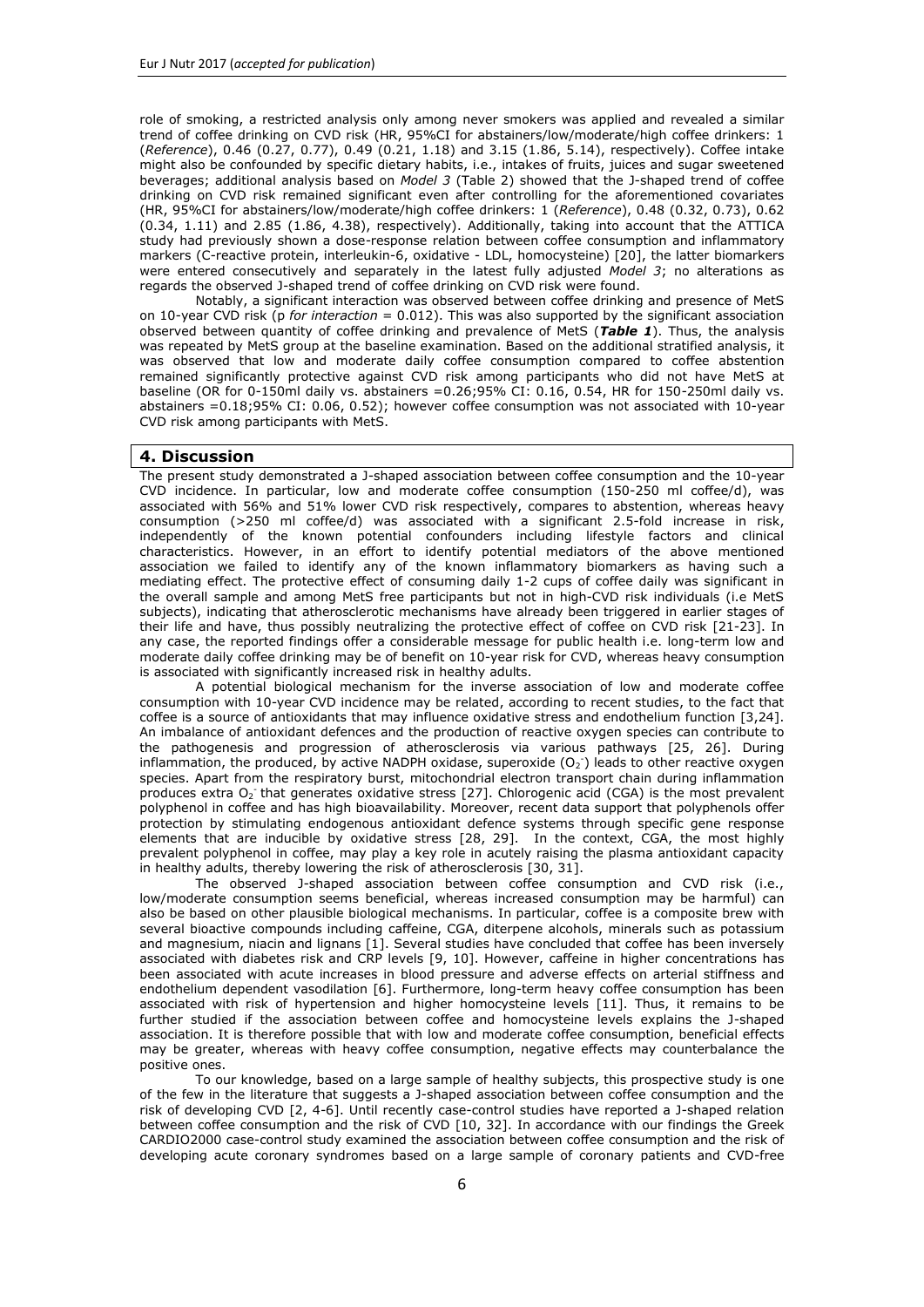analysis), Marina Toutouza-Giotsa, Constantina Tselika and Sia Poulopouloou (biochemical analysis) and Maria Toutouza for the database management.

#### **Conflict of interest**

The authors declare that they have no conflict of interest.

## **Contributors**

Georgia-Maria Kouli had the concept of the paper, performed data analyses and interpreted the results. Demosthenes Panagiotakos, Christina Chrysohoou, Ekavi Georgousopoulou, contributed by providing the design of the study, critically reviewed the paper and approved the final version, Adela Zana, Constantine Tsigos, Dimitrios Tousoulis, Christodoulos Stefanadis and Christos Pitsavos critically reviewed the paper. All authors approved the final version.

**Funding:** D.B. Panagiotakos and E. Georgousopoulou received research grants by Coca-Cola SA. The ATTICA Study has been funded by research grants from the Hellenic Cardiology Society and the Hellenic Atherosclerosis Society.

## **5. References**

- 1. O'Keefe JH, Bhatti SK, Patil HR, DiNicolantonio JJ, Lucan SC, Lavie CJ (2013) Effects of habitual coffee consumption on cardiometabolic disease, cardiovascular health, and all-cause mortality. J Am Coll Cardiol 17;62:1043-51. doi: 10.1016/j.jacc.2013.06.035.
- 2. Crippa A, Discacciati A, Larsson SC, Wolk A, Orsini N (2014) Coffee consumption and mortality from all causes, cardiovascular disease, and cancer: a dose-response meta-analysis. Am J Epidemiol 180:763-75. doi:10.1093/aje/kwu194.
- 3. Lopez-Garcia E, van Dam RM, Qi L, Hu FB (2006) Coffee consumption and markers of inflammation and endothelial dysfunction in healthy and diabetic women. Am J Clin Nutr 84:888- 93.
- 4. Liu J, Sui X, Lavie CJ, Hebert JR, Earnest CP, Zhang J, Blair SN (2013) Association of coffee consumption with all-cause and cardiovascular disease mortality. Mayo Clin Proc 88:1066-74. doi: 10.1016/j.mayocp.2013.06.020.
- 5. Floegel A, Pischon T, Bergmann MM, Teucher B, Kaaks R, Boeing H (2012) Coffee consumption and risk of chronic disease in the European Prospective Investigation into Cancer and Nutrition (EPIC)-Germany study. Am J Clin Nutr 95:901-8. doi: 10.3945/ajcn.111.023648.
- 6. Ding M, Bhupathiraju SN, Satija A, van Dam RM, Hu FB (2014) Long-term coffee consumption and risk of cardiovascular disease: a systematic review and a dose-response meta-analysis of prospective cohort studies. Circulation 129:643-59. doi: 10.1161/CIRCULATIONAHA.113.005925.
- 7. Zampelas A, Panagiotakos DB, Pitsavos C, Chrysohoou C, Stefanadis C (2004) Associations between coffee consumption and inflammatory markers in healthy persons: the ATTICA study. Am J Clin Nutr 80:862-7.
- 8. Yamashita K, Yatsuya H, Muramatsu T, Toyoshima H, Murohara T, Tamakoshi K (2012) Association of coffee consumption with serum adiponectin, leptin, inflammation and metabolic markers in Japanese workers: a cross-sectional study. Nutr Diabetes 2:e33. doi: 10.1038/nutd.2012.6.
- 9. Andersen LF, Jacobs DR Jr, Carlsen MH, Blomhoff R (2006) Consumption of coffee is associated with reduced risk of death attributed to inflammatory and cardiovascular diseases in the Iowa Women's Health Study. Am J Clin Nutr 83:1039-46.
- 10. Vlachopoulos C, Panagiotakos D, Ioakeimidis N, Dima I, Stefanadis C (2005) Chronic coffee consumption has a detrimental effect on aortic stiffness and wave reflections. Am J Clin Nutr 81:1307-12.
- 11. Mesas AE, Leon-Muñoz LM, Rodriguez-Artalejo F, Lopez-Garcia E (2011) The effect of coffee on blood pressure and cardiovascular disease in hypertensive individuals: a systematic review and meta-analysis. Am J Clin Nutr 94:1113-26. doi: 10.3945/ajcn.111.016667.
- 12. Pitsavos C, Panagiotakos DB, Chrysohoou C, Stefanadis C (2003) Epidemiology of cardiovascular risk factors in Greece: aims, design and baseline characteristics of the ATTICA study. BMC Public Health 3:32.
- 13. Katsouyanni K, Rimm EB, Gnardellis C, Trichopoulos D, Polychronopoulos E, Trichopoulou A (1997) Reproducibility and relative validity of an extensive semiquantitative food frequency questionnaire using dietary records and biochemical markers among Greek schoolteachers. Int J Epidemiol 26: S118-127.
- 14. Panagiotakos DB, Pitsavos C, Stefanadis C (2006) Dietary patterns: a Mediterranean diet score and its relation to clinical and biological markers of cardiovascular disease risk. Nutr Metab Cardiovasc Dis 16: 559-568.
- 15. Papathanasiou G, Georgoudis G, Papandreou M, Spyropoulos P, Georgakopoulos D, Kalfakakou V, Evangelou A. (2009) Reliability measures of the short International Physical Activity Questionnaire (IPAQ) in Greek young adults. Hellenic J Cardiol 50:283-294.
- 16. American Diabetes Association (1997) Report of the Expert Committee on the Diagnosis and Classification of Diabetes Mellitus. Diabetes Care 20: 1183-97.
- 17. Grundy SM, Brewer HB Jr., Cleeman JI, Smith SC Jr., Lenfant C (2004) Definition of metabolic syndrome: report of the National Heart, Lung, and Blood Institute/American Heart Association conference on scientific issues related to definition. Circulation 109:433– 8.